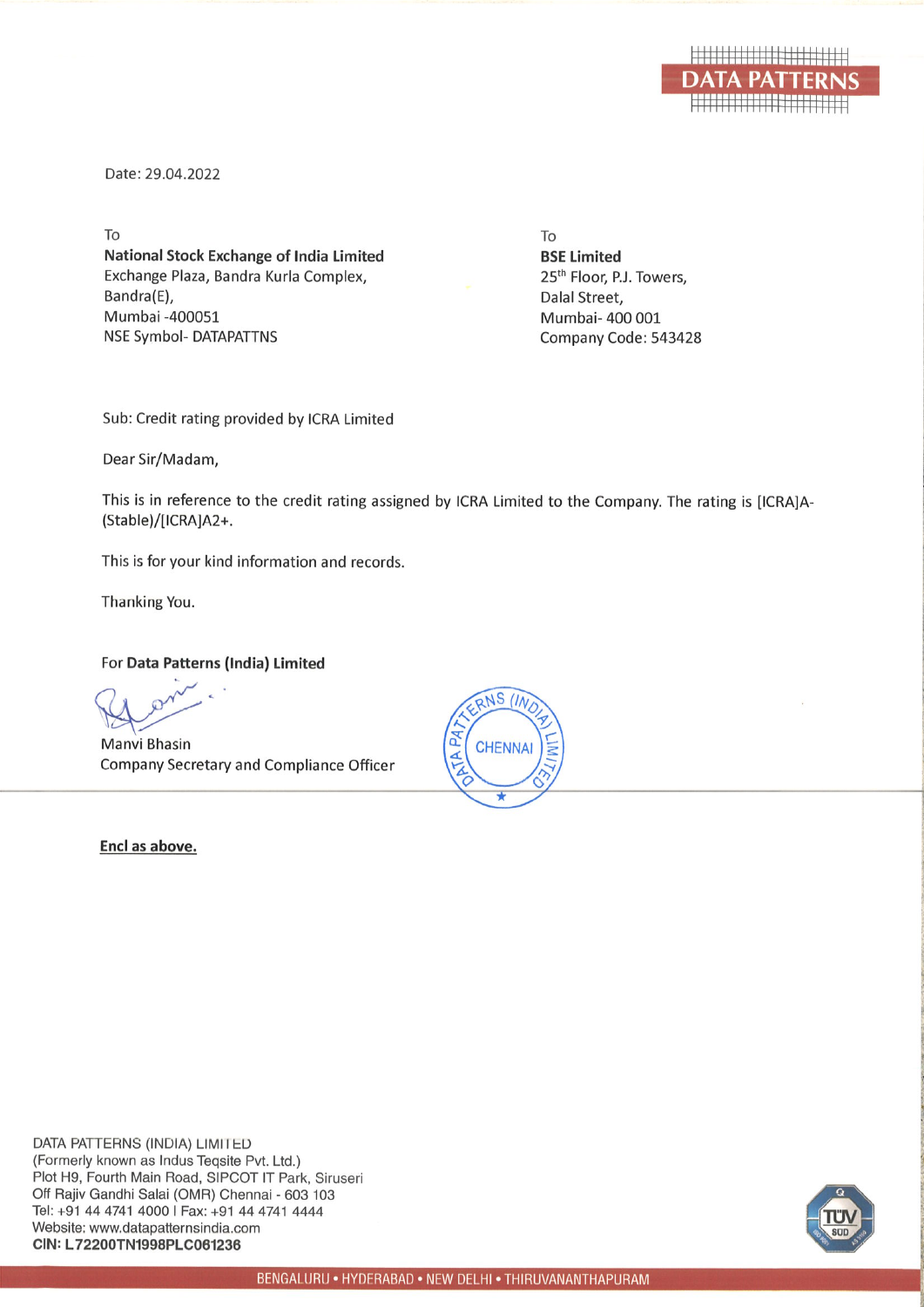

## **Ref: ICRA/Data Patterns (India) Limited/15032022/1**

Mr. V. Venkata Subramanian CFO Data Patterns (India) Limited Plot No. H9, Fourth Main road, SIPCOT IT Park, Siruseri, Off Rajiv Gandhi Salai (OMR), Chennai- 603103

## **Dear Sir,**

#### **Re: ICRA-assigned Credit Rating for Rs. 250.0 crore bank facilities of Data Patterns (India) Limited**

Please refer to your Rating Agreement/Statement of Work dated January 27, 2022 requesting ICRA Limited ("ICRA") to assign Rating to the proposed bank facilities of Rs. 250.0 crore of your company. The Rating Committee of ICRA, after due consideration, has assigned a long-term rating of [ICRA]A- (pronounced ICRA A minus) and a short-term rating of [ICRA]A2+ (pronounced ICRA A two plus) to the captioned bank facilities ("Rating"). The Outlook on the long-term rating is Stable.

In any of your publicity material or other document wherever you are using the above Rating(s), it should be stated as [ICRA]A-(Stable)/[ICRA]A2+.

The aforesaid Rating(s) will be due for surveillance any time before March 7, 2023. However, ICRA reserves the right to review and/or, revise the above Rating(s) at any time on the basis of new information becoming available, or the required information not being available, or other circumstances that ICRA believes could have an impact on the Rating(s). Therefore, request the lenders and Investors to visit ICRA website at [www.icra.in](http://www.icra.in/) for latest Rating(s) of the Company.

The Rating(s) are specific to the terms and conditions of the bank facilities as indicated to us by you, and any change in the terms or size of the same would require a review of the Rating(s) by us. In case there is any change in the terms and conditions or the size of the rated bank facilities, the same must be brought to our notice before the bank facilities are used by you. In the event such changes occur after the Rating(s) have been assigned by us and their use has been confirmed by you, the Rating(s) would be subject to our review, following which there could be a change in the Rating(s) previously assigned. Notwithstanding the foregoing, any increase in the over-all limit of the bank facilities from that specified in the first paragraph of this letter would constitute an enhancement that would not be covered by or under the said Rating Agreement.

The Rating(s) assigned must be understood solely as an opinion and should not be treated, or cause to be treated, as recommendation to buy, sell, or hold the rated [Instrument] availed/issued by your company.

You are also requested to forthwith inform us about any default or delay in repayment of interest or principal amount of the instrument rated, as above, or any other debt instruments/ borrowing and keep us informed of any other developments which may have a direct or indirect impact on the debt servicing capability of the company including any proposal for re-schedulement or postponement of the repayment programmes of the dues/ debts of the company with any lender(s) / investor(s). Further, you are requested to inform us immediately as and when the borrowing limit for the instrument rated, as above, or as prescribed by the regulatory authority(ies) is exceeded.

We look forward to your communication and assure you of our best services.

| <b>RATING</b>                       | <b>RESEARCH</b>                                                                                              | <b>INFORMATION</b>          |
|-------------------------------------|--------------------------------------------------------------------------------------------------------------|-----------------------------|
|                                     | Registered Office: B-710, Statesman House, 148, Barakhamba Road, New Delhi 110001. Tel. : +91.11.23357940-45 |                             |
| Ulsoor, Bengaluru - 560008          |                                                                                                              | Helpdesk: +91 9354738909    |
| 10th Floor, 1 & 2 Murphy Road,      | CIN: L749999DL1991PLC042749                                                                                  | Email: $info@icraindia.com$ |
| The Millenia. Tower-B. Unit No.1004 | Tel.: +91.80.43326400                                                                                        | Website: www.icra.in        |
|                                     |                                                                                                              |                             |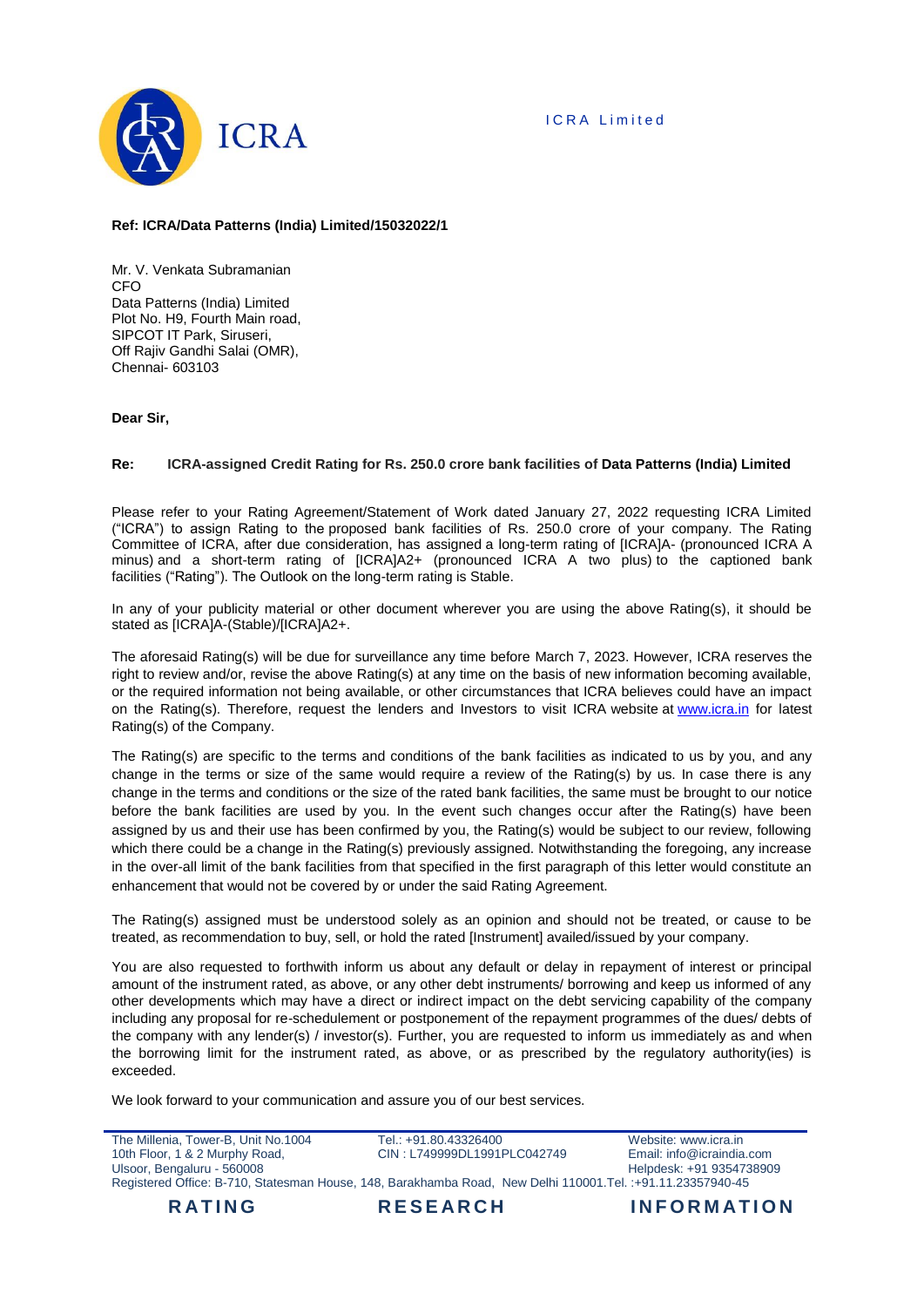With kind regards,

Yours sincerely,

For ICRA Limited

**Mathew Kurian Eranat** Vice President Co Group Head Email Id[: mathew.eranat@icraindia.com](mailto:mathew.eranat@icraindia.com)

The Millenia, Tower-B, Unit No.1004 10th Floor, 1 & 2 Murphy Road, Ulsoor, Bengaluru - 560008 Tel.: +91.80.43326400 CIN : L749999DL1991PLC042749 Website: www.icra.in Email: info@icraindia.com Helpdesk: +91 9354738909 Registered Office: B-710, Statesman House, 148, Barakhamba Road, New Delhi 110001.Tel. :+91.11.23357940-45

RATING RESEARCH INFORMATION